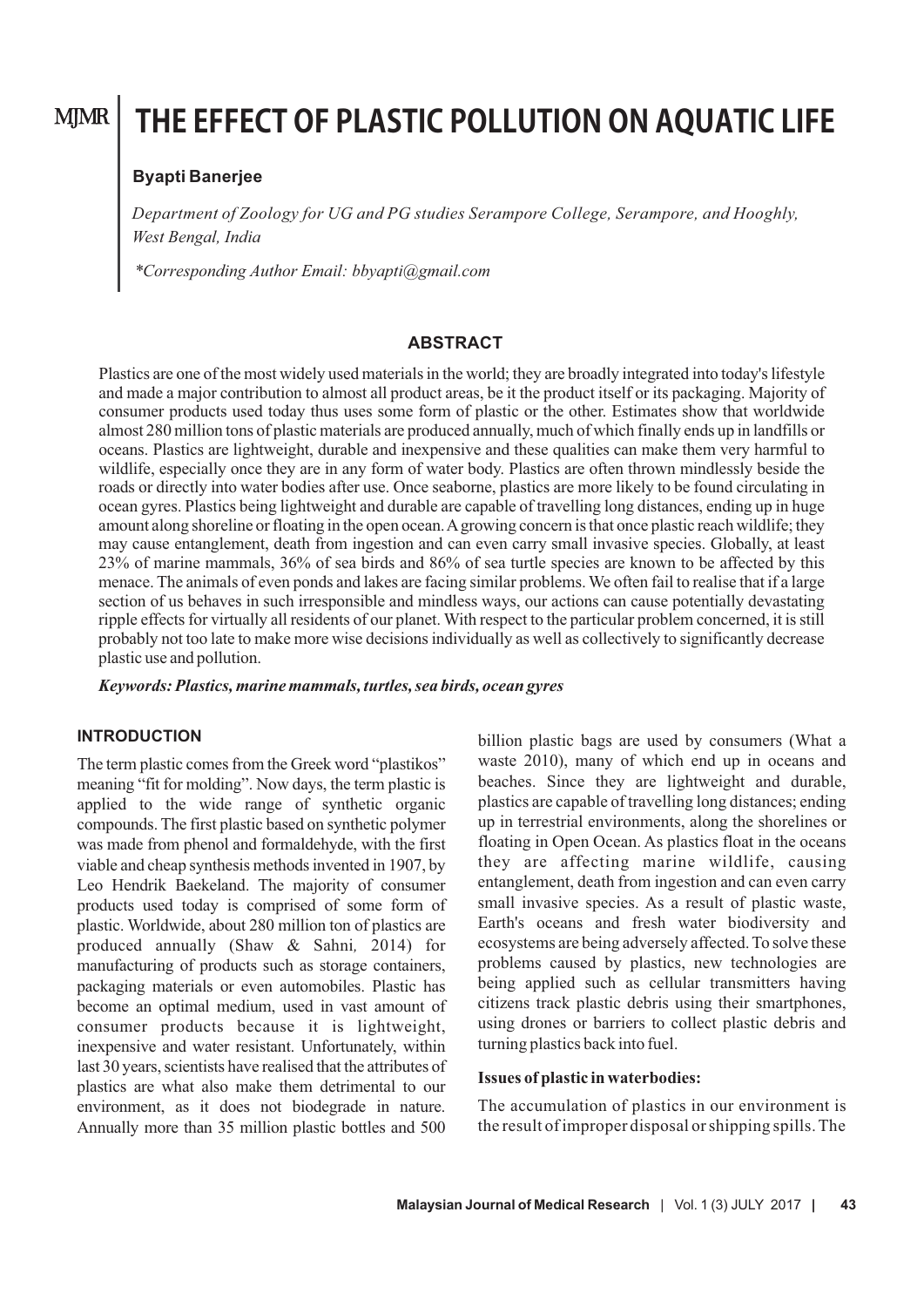magnitude of plastic pollution carried to sea and fresh water has significantly multiplied over the past several decades. Oftentimes, animals are injured due to entanglement or ingestion of plastics found in the environment. Globally at least 23% of marine mammal species, 36% of sea bird species and 86% of sea turtles species are known to be affected by plastic debris (Stamper *et al*., 2009). Plastics are taking a huge toll on a number of groups of sea animals.

## **Effects on Sea Turtles:**

Plastic bags floating in the water strongly resemble the shape of jellyfish, a primary food source for sea turtles, thus resulting ingestion of the bags. 8.7% death of turtles occurs due to blocking the passage of food (Mrosovsky *et al.,* 2009). Debris including fishing line, ropes, nets and plastic bags have been extracted from sea turtles' digestive tracts, causing un-natural death of sea turtles. Plastic has also been found to block the passage of female eggs. This causes internal damage of the organism. Due to anthropogenic impact, the population of *Dermochelys coriacea* has declined over last 2 decades, placing them on the IUCN's critically endangered list (Shillinger *et al.,* 2002). Even though some turtle may be capable of passing plastic through their digestive system, it can still cause internal injuries. Those that cannot pass the plastic will eventually starve as plastics accrue in their stomach cavities.

#### **Effects on Cetaceans:**

Most cetaceans live far from the shoreline which limits the amount of research on the ingestion of marine debris. It is evident that Plastics cause disturbance in the echolocation process of cetaceans. Ingestion is most likely because the debris is mixed in with the desired food. Two sperm whales (*Phys*eter *macrocepbalus*) were found of the coast of Northern California in 2008 with a large amount of fishing gears in their gastrointestinal tracts (Jacobsen, Massey and Gulland, 2010). In Brazil, the stomach analysis of Blainville's beat whale (*Mesoplodon densirostris*) showed the presence of a large bundle of blue plastic thread occupying a substantial part of the stomach chamber (Secchi & Zarzur, 1999). Currently, there have not been enough data that proves ingested plastics are the primary cause of death of cetaceans.

#### **Effects on Sea Birds:**

Small plastics such as bottle caps are often mistaken by sea birds for food, causing death of the birds. Since most adult birds regurgitate what has been ingested as a way to feed their chicks, they pass the bolus containing plastics onto their young ones. Birds such as the albatross and shearwater had more plastic in the first region of their stomachs and gizzards, indicating that when these plastics were regurgitated, they would be passed to their young during feeding (Moser & Lee, 1992). Similar to other marine life, swallowed plastic can obstruct and damage birds' digestive system, reducing foraging capabilities, fitness, growth rate and food consumption.

#### **Effects on Fish:**

There has not been any found published study about the effect of plastics on fish. Of the 7-different species studied in North Sea, only 2.6% of the 1203 collected fish contained plastic pieces in the digestive tracts (Foekema *et al.,* 2013). Consumption of plastics may facilitate the transport of absorbed pollutants to predators within the food chain. Micro plastics resemble phytoplankton which is eaten by fish and many other animals causing reduction of stomach capacity, internal injuries and intestinal blockage.

#### **Effect on Corals:**

Coral reefs are already under threat from increasing water temperatures, ocean acidification and various forms of anthropogenic activities and plastic pollution is the latest complication. Corals are non-selective feeders that can consume microplastics. The coral stomach can potentially fill with the indigestible plastics leading to the degradation of the coral reefs.

#### **Possible remedies:**

The issues of plastic pollution are of such a magnitude that it requires a combination of measures and changes to combat it. The following possible remedies are suggested.

#### **Use of biodegradable plastics:**

Biodegradable plastics are eco-friendly as they take lesser time to break down after being discarded. They easily get absorbed in the Earth, thus reducing tons of